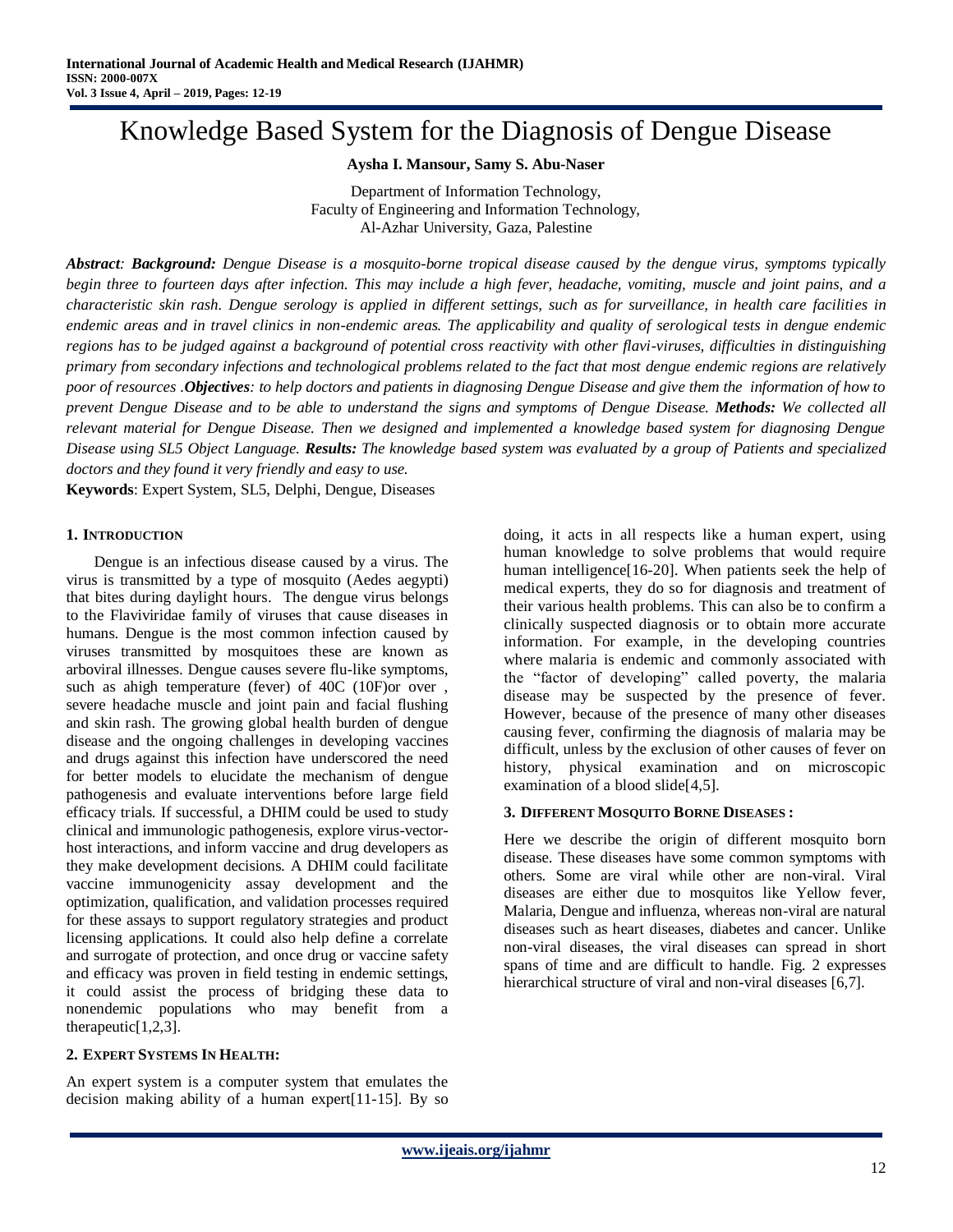

**Fig. 1. Viral and non-viral diseases.**

## **A. Diseases Due to Mosquitos**

These diseases are caused by viruses that are transmitted by mosquitos. Which includes Dengue, Yellow Fever and Malaria.

In past years' research shows that there is leap in diseases caused by mosquitos. This motivates researchers and scientists to work to reduce these diseases Fig. 3 presents complete detail of mosquitos borne diseases[1-3].

**1)Yellow Fever:** It is one of the infectious diseases which is caused by Aedes mosquito that is infected by Flavivirus. This mosquito is usually found in sub-tropical or tropical regions

Signs and Symptoms: Yellow Fever happens due to a virus cause by mosquito. The symptoms appear in 3 to 6 days after mosquito bite. There are three stages of this disease

**Stage 1 (infection**): The infected person shows following symptoms in first 3 to 4 days, fever, loss of appetite, headache, joint pain, vomiting and jaundice. After day 4 these symptoms become brief

**Stage 2 (remission**): In this stage, most of the symptoms are gone and people can be recovered but due carelessness the situation can get even worst

**Stage 3 (intoxication**): In organs such as liver, heart and kidney different problems may occur.

**2) Malaria**: Malaria is also a disease that happens due to virus by a female mosquito Plasmodium of genus Anopheles carry. If this disease is not treated in time it may lead to complications towards death. There are two types of malaria in general: simple and severe. Simple malaria is curable if treated within time while severe malaria may lead to death.

## **Signs and Symptoms :**

Simple Malaria: This disease remains for 6 to 10 hours Its symptoms are, cold stage that has sense of shivering, hot stage with headache and vomiting and sweating stage. Attacking schedule is with Tertain parasite, it occurs every second day & with Quartan parasite it occurs every third day. General symptoms are: Fever, Headache, Sweating, Vomiting, Body ache and Chills. The physical impact of malaria can be seen on the infected body that includes, getting sweaty, temperature rise up, mild jaundice, respiration increased and weakness in body .

Severe Malaria: During simple malaria if there arise a complication of infection in any part of body by failure of any organ it may create severe malaria

**3) Dengue**: Aedes aegypti is certain type of mosquitos that causes of Dengue. It is a viral disease and the virus is singlepositive strand RNA virus and commonly found in subtropical and tropical regions.

**Signs and Symptoms**: Major symptoms of Dengue are highfever and combination of at least two which are, Pain in joints, Bleeding gums, Rashes on skin, Very low whiteblood cells, Pain in bones and severe pain behind eyes. To get better a proper lookout is very necessary because after 3 to 7 days following things can happen, Red spots on body, Pale skin, Drowsiness, Pain in abdomen, Breathing in difficult. Dengue Disease that stays for 2 to 7 days is normally called Dengue Hemorrhagic Fever (DHF). DHF warning appears when after 24 to 48 hours fever suddenly drops and at this time bleeding is started, due to this circulatory system is disturbed and it may lead to death.

World Health Organization (WHO) has worked on the Dengue risk factors that play the pivotal role in the disease diagnosis . Similarly, resources have showed that Dengue is assorted disease, its symptoms are mixed with other diseases that make its detection and diagnosis more difficult .

Dengue is the most important arthropod-borne viral disease of public health significance. Compared with nine reporting countries in the 1950s, today the geographic distribution includes more than 100 countries worldwide. Many of these had not reported dengue for 20 or more years and several have no known history of the disease. The World Health Organization estimates that more than 2.5 billion people are at risk of dengue infection. First recognized in the 1950s, it has become a leading cause of child mortality in several Asian and South American countries.



**Fig. 2. Mosquitos.**

Dengue is the most important arthropod-borne viral disease of public health significance. Compared to nine reporting countries in the 1950s, today the geographic distribution includes more than 100 countries worldwide. Many of these had not reported dengue for 20 or more years and several have no known history of the disease. The World Health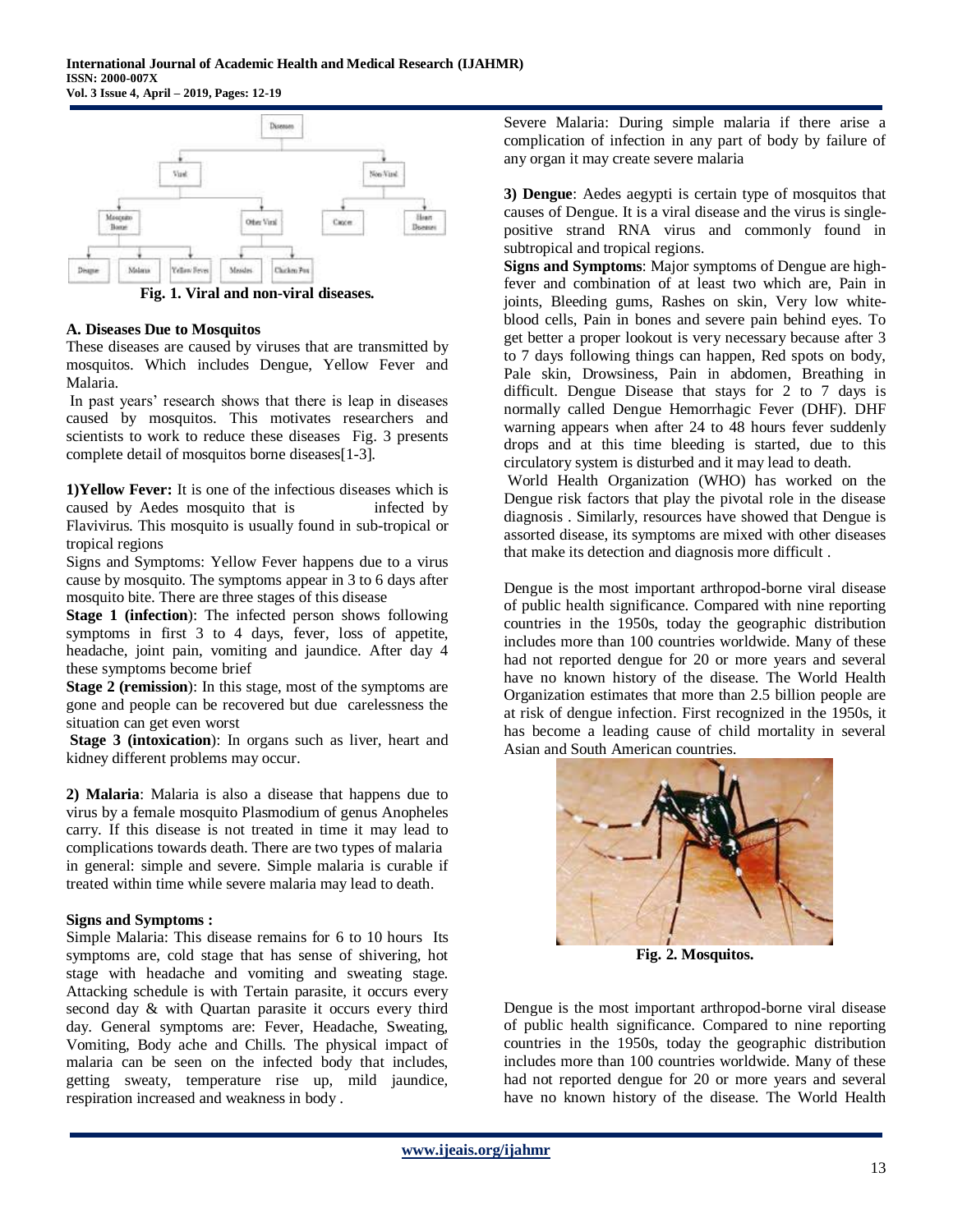Organization (WHO) estimates that more than 2.5 billion people are at risk of dengue infection. Most will have asymptomatic infections. The disease manifestations range from an influenza-like disease known as Dengue Disease (DF) to a severe, sometimes fatal disease characterized by haemorrhage and shock, known as dengue hemorrhagic fever/dengue shock syndrome (DHF/DSS), which is on the increase. Dengue Disease and dengue haemorrhagic fever/dengue shock syndrome are caused by the four viral serotypes transmitted from viraemic to susceptible humans mainly by bites of Aedes aegypti and Aedes albopictus mosquito species. Recovery from infection by one serotype provides lifelong immunity against that serotype but confers only partial and transient protection against subsequent infection by the other three. First recognized in the 1950s, it has become a leading cause of child mortality in several Asian and South American countries[3].

The average number of DF/DHF cases reported to WHO per year has risen from 908 between 1950 and 1959 to 514,139 between 1990 and 1999. The real figure is estimated to be closer to 50 million cases a year causing 24,000 deaths. Of an estimated 500,000 cases of DHF/DSS requiring hospitalisation each year, roughly 5% die according to WHO statistics. Regional distribution of dengue and its serotypes are described elsewhere. In summary, DF/DHF/DSS is an immediate problem in south and southeast Asia and Central and South America. Although DF is present in the African region, there are no cases or outbreaks reported to WHO[1].

Half the world's population lives in countries endemic for dengue, underscoring the urgency to find solutions for dengue control. The consequence of simple DF is loss of workdays for communities dependent on wage labour. The consequence of severe illness is high mortality rates, since tertiary level care required for DHF/DSS management is beyond the reach of most of the persons at risk. This paper reviews the changing epidemiology of the disease, focusing on host and societal factors and drawing on national and regional journals as well as international publications. It does not include vaccine and vector issues. Although each one of the issues taken up below merits an independent, in-depth treatment, we have selected only those issues where the literature raises challenges to prevailing views and therefore require further research, particularly given that most of these issues are key for improved service delivery in poor countries[2].

## **4. TRANSMISSION CYCLE OF DENGUE:**

The dengue virus is spread through a human-to-mosquito-tohuman cycle of transmission Figure 3 Typically, four days after being bit by an infected *Aedes aegypti* mosquito, a person will develop viremia, a condition in which there is a high level of the dengue virus in the blood. Viremia lasts for approximately five days, but can last as long as twelve days. On the first day of viremia, the person generally shows no symptoms of dengue. Five days after being bit by the infected mosquito, the person develops symptoms of Dengue Disease, which can last for a week or longer[3,4].

How does an *Aedes aegypti* mosquito become a dengue vector? After a mosquito feeds on the blood of someone infected with the dengue virus, that mosquito becomes a dengue vector. The mosquito must take its blood meal during the period of viremia, when the infected person has high levels of the dengue virus in the blood. Once the virus enters the mosquito's system in the blood meal, the virus spreads through the mosquito's body over a period of eight to twelve days. After this period, the infected mosquito can transmit the dengue virus to another person while feeding. Does a mosquito infected with the dengue virus only transmit the virus to the next person it feeds on? No, once infected with dengue, the mosquito will remain infected with the virus for its entire life. Infected mosquitoes can continue transmitting the dengue virus to healthy people for the rest of their life spans, generally a three- to four-week period[5].

Both male and female mosquitoes feed on plant nectars, fruit juices, and other plants sugars as their main energy source. Why, then, do mosquitoes bite humans? Female mosquitoes require blood to produce eggs, so they bite humans. Each female mosquito can lay multiple batches of eggs during its lifetime, and often *Aedes aegypti* take several blood meals before laying a batch of eggs. When a female mosquito is infected with the dengue virus, the virus is present in its salivary glands. How does the virus travel from the mosquito's salivary glands into a human? When taking a blood meal, an infected female mosquito injects its saliva into the human host to prevent the host's blood from clotting and to ease feeding. This injection of saliva infects the host with the dengue virus.

Are mosquito bites the only way the dengue virus can be transmitted to humans? In rare events, dengue can be transmitted during organ transplantations or blood transfusions from infected donors. There is also evidence that an infected pregnant mother can transmit the dengue virus to her fetus. Despite these rare events, the majority of dengue infections are transmitted by mosquito bites[6].



**Figure 4 : Dengue transmission**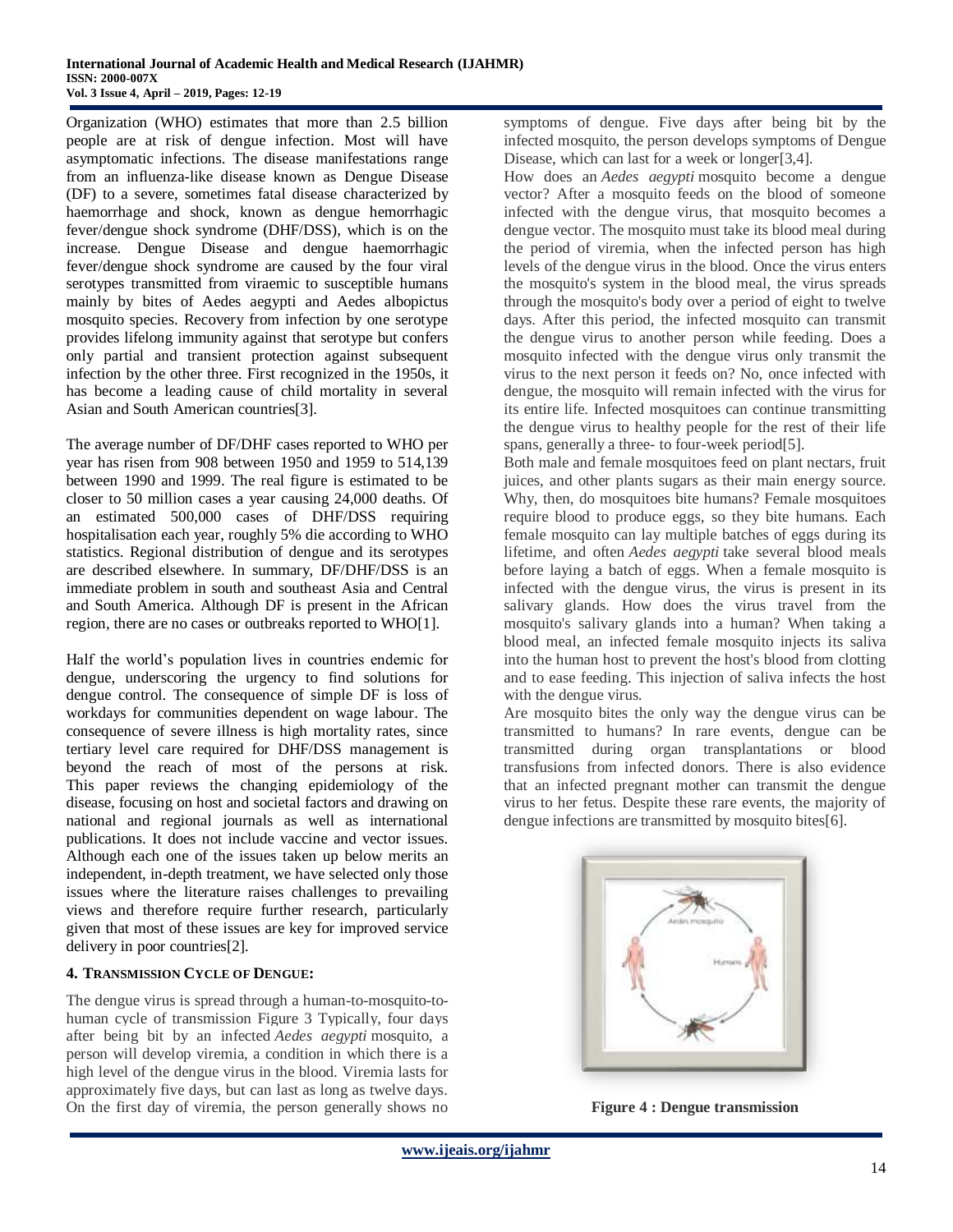Many studies have reported changing spatial patterns in dengue transmission. The reasons for such changes are related to several factors, ranging from the globalization of travel and trade, which favors the propagation of pathogens and vectors, to climatic changes or modified human behavior. In 2007, the Intergovernmental Panel on Climate Change cautioned that between 1.5 and 3.5 billion people worldwide will face the risk of Dengue Disease infection during the 2080s, owing to climate change. Temperature and precipitation are important climatic factors in mosquito population and disease transmission dynamics. Temperature influences the developmental rates, mortality and reproductive behavior of mosquitoes. Precipitation provides the water that serves as a habitat for larvae and pupae. According to the Intergovernmental Panel on Climate Change, the global average temperature has increased by  $\sim 0.6$ <sup>o</sup>C over the past 35 years, and the variation in precipitation has increased. Warm temperatures and high humidity favor increased longevity of the adult mosquitoes and shorten the viral incubation period within the vector and its blood-feeding intervals, thus leading to faster virus replication and increased transmission intensity. The association between weather and dengue varies across geographical locations and socio-environmental strata[7].

## **5. LITERATURE REVIEW**

Here is a summary of expert systems found in the literature:

- Male Infertility Expert System Diagnoses and Treatment [47] for male infertility diagnosis which helps men to explore everything related to the problems of infertility and infertility diseases such as: Azoospermia, O.T.A syndrome which mean oligo-terato-astheno spermia, Aspermia and Sexual transmitted disease.
- An expert system for diagnosing eye diseases using clips [38] provides the patient with background for suitable diagnosis of a few of the eye diseases.
- An Expert System for Mouth Problems in Infants and Children [50] ask the user to answer the questions about the symptoms of the patient and end up with some information about the disease and some advices telling the user how to deal with the baby.
- Knowledge Management in ESMDA: Expert System for Medical Diagnostic Assistance [41] deals with the design of a prototype expert system that assists patients to diagnose their diseases and offer them the suitable advice.
- Knowledge Based System for Long-term Abdominal Pain (Stomach Pain) Diagnosis and Treatment [61] was made to aid internist physicians in diagnosing numerous of the abdomen diseases for example: gastritis, hiatal hernia, ulcer or heartburn; the proposed expert system offers a summary about abdomen diseases are given, the

cause of diseases are drew and the cure of disease when possible is shown up.

- A Ruled Based System for Ear Problem Diagnosis and Treatment [52] was used to classify ear problems into three main sets: a- Inflammation of the inner ear b- Middle ear problems c- External ear problems.
- An expert system for nausea and vomiting problems in infants and children[58] to aid users in getting the right diagnosis of problems of nausea and vomiting in infants and children (Gastro-esophageal reflux, Gastroenteritis, Systemic Infection, Bowel obstruction, Tumors, A bleeding disease, tonsillitis, and Hepatitis pharynx). Additionally, this expert system offers information about the disease and how to deal with it.
- An expert system for feeding problems in infants and children [40] to diagnose feeding problems in infants and children.
- Detecting Health Problems Related to Addiction of Video Game Playing Using an Expert System [43] to assist users in getting the correct diagnosis of the health problem of video game addictions that range from (Musculoskeletal issues, Vision problems and Obesity). Furthermore, this expert system delivers information about the problem and tells us how we can solve it.
- An Expert System for Endocrine Diagnosis and treatments using JESS [70] was developed to help in diagnosing endocrine glands diseases.
- A Proposed Expert System for Skin Diseases Diagnosis [68] was developed using CLIPS(C Language Integrated Production System) to help user diagnose the following skin diseases (Psoriasis, Eczema, Ichthyosis, Acne, Meningitis, Measles, Scarlet Fever, Warts, Insect Bites and Stings).
- Lower Back Pain Expert System Diagnosis and Treatment [45] can be used to positively diagnose low back pain concentration.
- Knowledge Based System for Ankle Diseases Diagnosis [48] recognized seven ankle diseases: Ankle Sprain, Fracture (of Fibula), Rheumatoid Arthritis, Rheumatoid Fever, Gout, and Osteoarthritis (Degenerative Joint) and they developed the expert system for those ankle diseases using SL5 Object Expert System Language.
- An Expert System for Diagnosing Shortness of Breath in Infants and Children [39] for diagnosing infants and children patients with twelve various shortness of breath in infants and children diseases.
- Polymyalgia Rheumatic Expert System [69] outlined an expert system for classification criteria for PMR, recent advances of diagnostic and therapeutic procedures.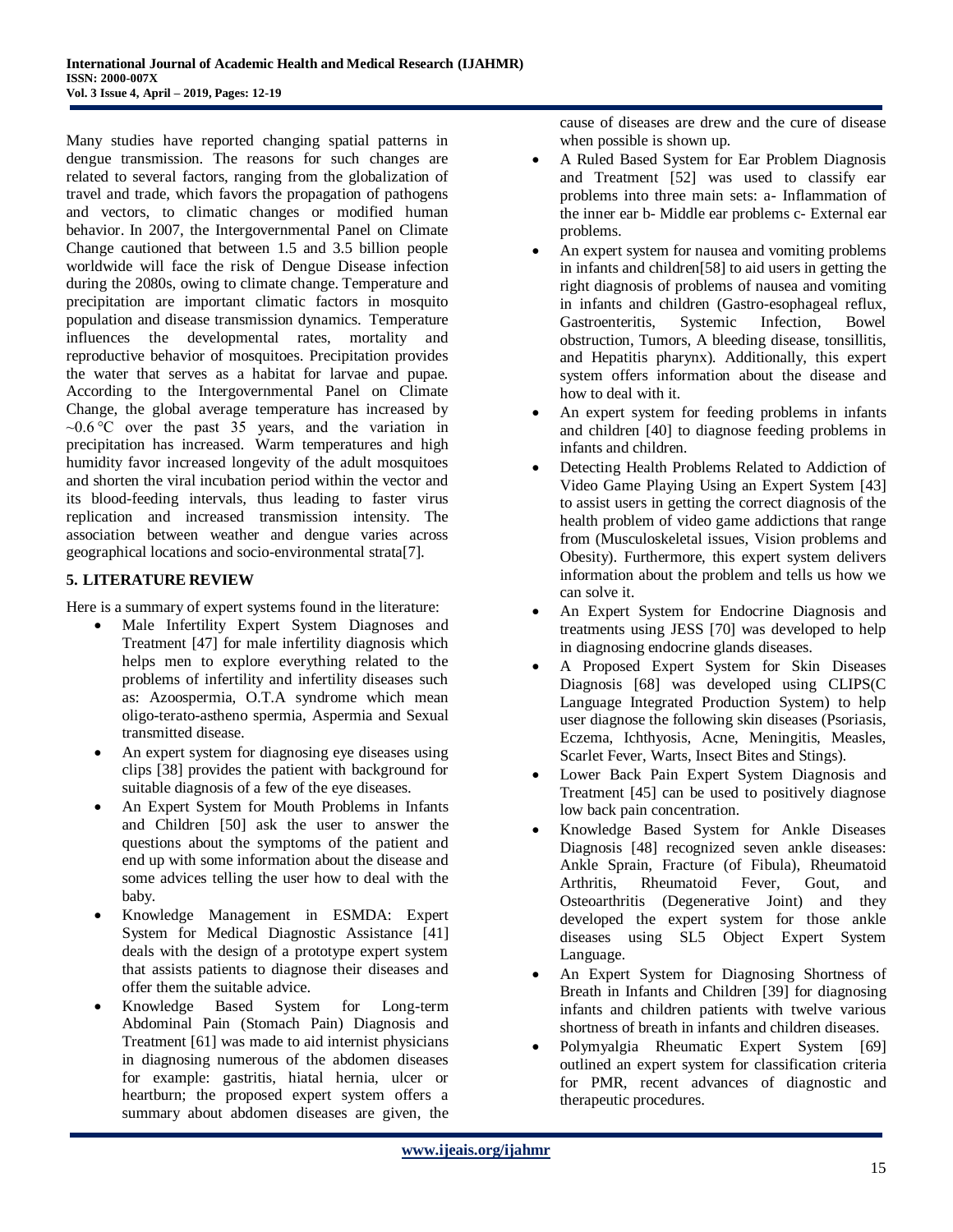- Expert System for Chest Pain in Infants and Children [55] to assist doctors, parents, and care giver in diagnosing chest pain in infants and children.
- Rickets Expert System Diagnoses and Treatment [44] assist doctors to discover everything connected to the problems of rickets.
- Expert System for Hair Loss Diagnosis and Treatment [67] for diagnosing eleven diverse hair loss diseases of the human stages from childhood to adults by asking questions with a Yes or No answer.
- Expert System for Problems of Teeth and Gums [42] assist people with teeth and gums problems to diagnose their problems and receive a recommendation for the treatment. This knowledge based system was developed using SL5 Object language.
- Ear Diseases Diagnosis Expert System Using SL5 Object [36] swiftly diagnoses patient's condition and proposes a appropriate answer for the problem.
- A Proposed Expert System for Foot Diseases Diagnosis [64] diagnoses eighteen foot problems of all phases of the human life beginning with baby to the grownup by examining with yes/no questions.
- A Knowledge Based System for Neck Pain Diagnosis [50] can diagnose seven neck diseases of different phases of the human life beginning by asking the user many questions according to their pain symptoms.
- An expert system for shoulder problems using CLIPS [62] can help in diagnosing shoulder problems.
- Expert system urination problems diagnosis [66] can diagnose some of the Urination diseases (Pyelonephritis, Kidney Stone, Bladder infection, Prostatitis, Urethritis, Gonorrhea, Interstitial cystitis, Stress incontinence, Trauma in kidney or bladder).
- A Proposed Rule Based System for Breasts Cancer Diagnosis [54] was developed to help people in preventing and early detecting breast cancer; since it is known that this disease does not have medication or cure yet.
- An Expert System for Genital Problems in Infants [56] diagnoses genital problems in infants which is one of the most common problems that need quick intervention in the newly born stage.
- An expert system for men genital problems diagnosis and treatment [49] to assist men diagnose their genital problems and give them the suitable treatment. Genital problems and injuries usually occur through: recreational activities (such as: Basketball, Football, Hooky, Biking), work-related tasks (such as: contact to irritating chemicals), downhill drop, and sexual activities. SL5 Object

expert system language was used to develop this expert system.

Even though, there are many expert systems that are developed for diagnosing human problems; there is no specialized expert system for diagnosing the dengue disease available free. The proposed expert system was designed and developed specifically to aid doctors in diagnosing the dengue disease.

## **6. MATERIALS AND METHODS:**

The current knowledge based system for dengue disease diagnosis is represented with the SL5 Object knowledge format as facts. Objects and rules. As this system is designed in Object Oriented approach through SL5 Object, we can add any new rules and modify existed ones, change and diagnose more dengue disease can be extended easily in future.

| ------                                                                                                      |  |
|-------------------------------------------------------------------------------------------------------------|--|
| Dengue Diagnosis Expert System                                                                              |  |
| Wilten By Aysha Mansour                                                                                     |  |
| This Expert System diadnoses dengue Problems throgh a dialogue between the<br>Bystem and the End User.      |  |
| The Conclusion of the finding is displayed and an Advise is given for the End User<br>to solve the problem. |  |
|                                                                                                             |  |
| e.                                                                                                          |  |
|                                                                                                             |  |
|                                                                                                             |  |

**Figure 5: Dengue diagnosis expert system**



**Figure 7 : Dengue diagnosis**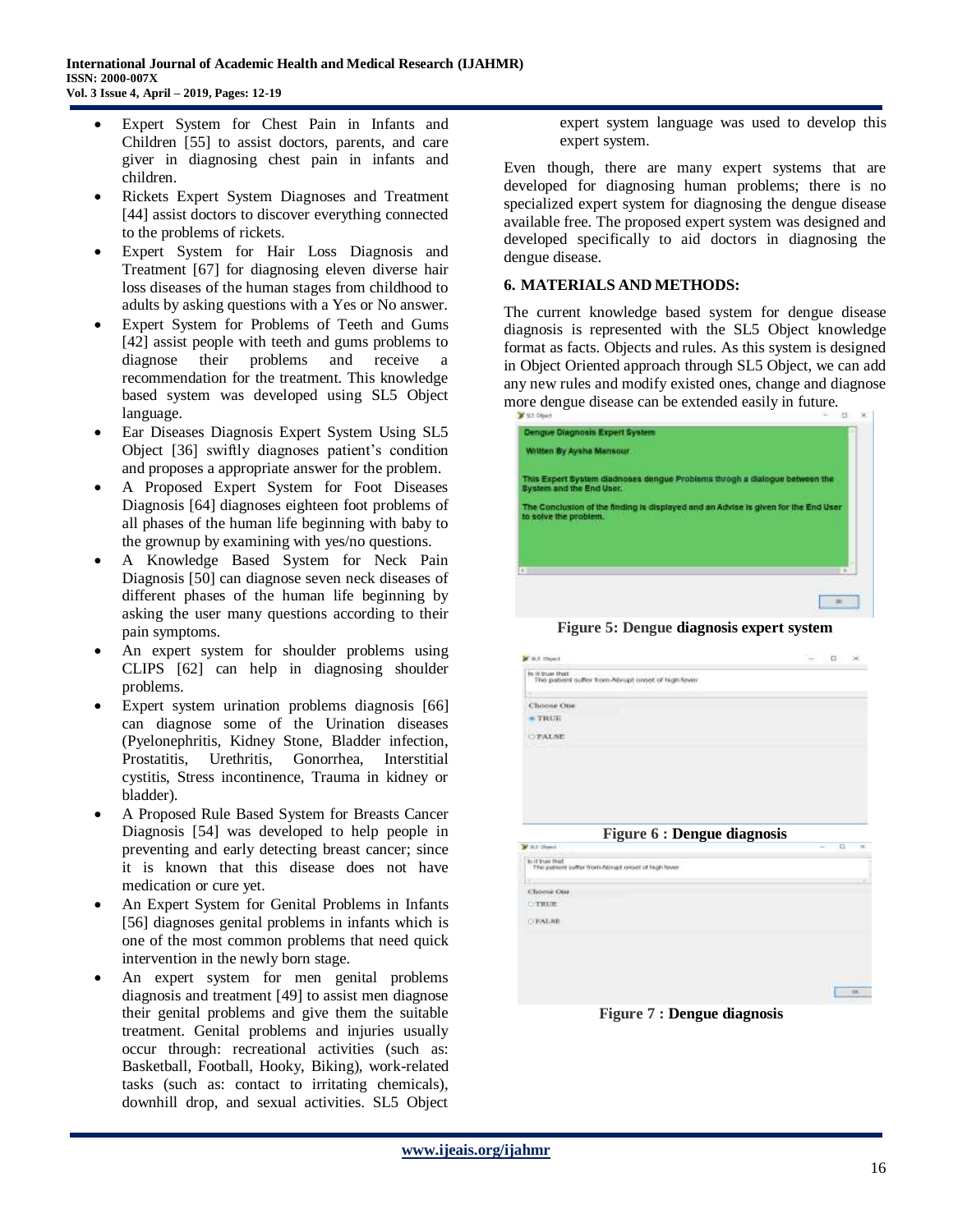

**Figure 8 : Conclusion dengue diagnosis expert system**

# **7. CONCLUSION:**

We collected all relevant material for Dengue Disease. Then we designed and implemented a knowledge based system for diagnosing Dengue Disease using SL5 Object Language. The knowledge based system was evaluated by a group of Patients and specialized doctors and they found it very friendly and

## **REFERENCES**

- **[1]** [https://www.ncbi.nlm.nih.gov/pmc/articles/PMC4048991//](https://www.ncbi.nlm.nih.gov/pmc/articles/PMC4048991/)
- **[2]** <https://link.springer.com/article/10.1007/s12652-018-0829-9>
- **[3]** https://jamanetwork.com/journals/jama/fullarticle/11828 58?version=meter%20at%20null&module=meter-Links&pgtype=article&contentId=&mediaId=&referrer =&priority=true&action=click&contentCollection=mete r-links-click
- **[4]** https://www.google.ps/imgres?imgurl=x-rawimage%3A%2F%2F%2F26a2fc39c2c70e606d2aafb86f5 5b801accbdddd8250507c7e70c811d9fce152&imgrefurl =https%3A%2F%2Fthesai.org%2FDownloads%2FVolu me8No10%2FPaper\_11-

Role of Expert System in Identification.pdf&docid= wR3FZcsAA07NNM&tbnid=YA7Hwjn8oiY9FM%3A &vet=10ahUKEwjr0Yypu8zhAhWMyIUKHXFECQw QMwg-

KAAwAA..i&w=661&h=775&safe=strict&bih=616&bi w=1350&q=expert%20system%20agriculture%20dengu e&ved=0ahUKEwjr0Yypu8zhAhWMyIUKHXFECQw QMwg-KAAwAA&iact=mrc&uact=8

- **[5]** https://bmcinfectdis.biomedcentral.com/articles/10.1186/ 1471-2334-6-13
- **[6]** https://www.nature.com/scitable/topicpage/denguetransmission-22399758
- **[7]** https://www.ncbi.nlm.nih.gov/pmc/articles/PMC5583666 /
- **[8]** Abu-Naser, S. S., Kashkash, K. A., & Fayyad, M. (2010). Developing an expert system for plant disease diagnosis. Journal of Artificial Intelligence ; Scialert, 3(4), 269- 276.
- **[9]** Barhoom, A. M., & Abu-Naser, S. S. (2018). Black Pepper Expert System. International Journal of Academic Information Systems Research (IJAISR), 2(8), 9-16.
- **[10]** Almadhoun, H. R., & Abu Naser, S. S. (2018). Banana Knowledge Based System Diagnosis and Treatment. International Journal of Academic Pedagogical Research (IJAPR), 2(7), 1-11.
- **[11]** Akkila, A. N., & Abu Naser, S. S. (2016). Proposed Expert System for Calculating Inheritance in Islam. World Wide Journal of Multidisciplinary Research and Development, 2(9), 38-48.
- **[12]** AbuEl-Reesh, J. Y., & Abu Naser, S. S. (2017). A Knowledge Based System for Diagnosing Shortness of Breath in Infants and Children. International Journal of Engineering and Information Systems (IJEAIS), 1(4), 102-115.
- **[13]** Alajrami, M. A., & Abu-Naser, S. S. (2018). Onion Rule Based System for Disorders Diagnosis and Treatment. International Journal of Academic Pedagogical Research (IJAPR), 2(8), 1-9.
- **[14]** Abu Naser, S. S., Alamawi, W. W., & Alfarra, M. F. (2016). Rule Based System for Diagnosing Wireless Connection Problems Using SL5 Object. International Journal of Information Technology and Electrical Engineering, 5(6), 26-33.
- **[15]** Almurshidi, S. H., & Abu-Naser, S. S. (2018). EXPERT SYSTEM FOR DIAGNOSING BREAST CANCER. Al-Azhar University, Gaza, Palestine.
- **[16]** Azaab, S., Abu Naser, S., & Sulisel, O. (2000). A proposed expert system for selecting exploratory factor analysis procedures. Journal of the College of Education, 4(2), 9-26.
- **[17]** Bakeer, H., & Abu Naser, S. S. (2017). Photo Copier Maintenance Expert System V. 01 Using SL5 Object Language. International Journal of Engineering and Information Systems (IJEAIS), 1(4), 116-124.
- **[18]** Khella, R., & Abu Naser, S. S. (2017). Rule Based System for Chest Pain in Infants and Children. International Journal of Engineering and Information Systems, 1(4), 138-148.
- **[19]** Dahouk, A. W., & Abu-Naser, S. S. (2018). A Proposed Knowledge Based System for Desktop PC Troubleshooting. International Journal of Academic Pedagogical Research (IJAPR), 2(6), 1-8.
- **[20]** Musleh, M. M., & Abu-Naser, S. S. (2018). Rule Based System for Diagnosing and Treating Potatoes Problems. International Journal of Academic Engineering Research (IJAER), 2(8), 1-9.
- **[21]** Abu Naser, S. S., Baraka, M. H., & Baraka, A. (2008). A Proposed Expert System For Guiding Freshman Students In Selecting A Major In Al-Azhar University, Gaza. Journal of Theoretical & Applied Information Technology, 4(9).
- **[22]** AlZamily, J. Y., & Abu-Naser, S. S. (2018). A Cognitive System for Diagnosing Musa Acuminata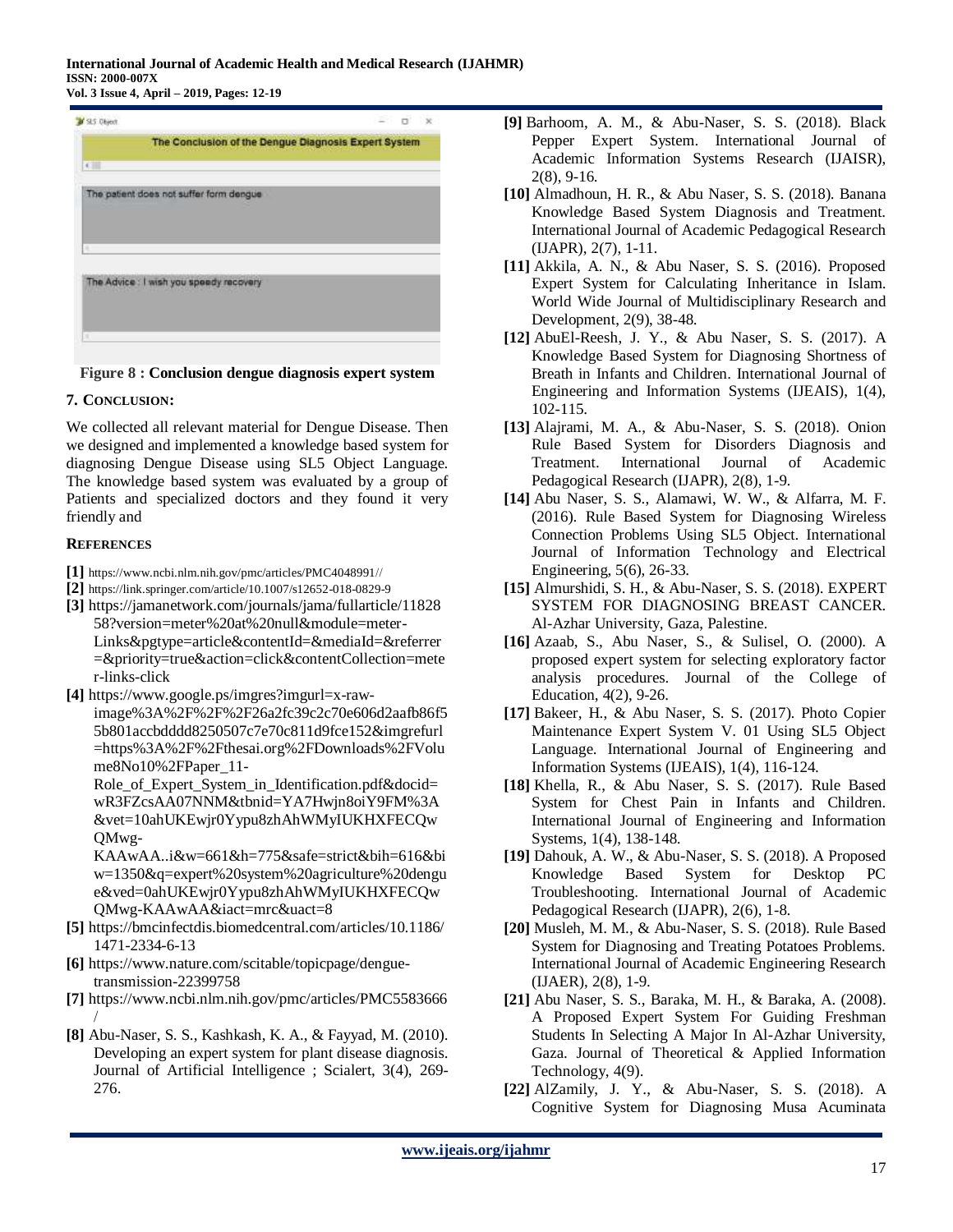Disorders. International Journal of Academic Information Systems Research (IJAISR), 2(8), 1-8.

- **[23]** Nassr, M. S., & Abu Naser, S. S. (2018). Knowledge Based System for Diagnosing Pineapple Diseases. International Journal of Academic Pedagogical Research (IJAPR), 2(7), 12-19.
- **[24]** Abu-Nasser, B. S., & Abu-Naser, S. S. (2018). Cognitive System for Helping Farmers in Diagnosing Watermelon Diseases. International Journal of Academic Information Systems Research (IJAISR),  $2(7)$ , 1-7.
- **[25]** Ashqar, B. A. M., Abu-Nasser, B. S., & Abu-Naser, S. S. (2019). Plant Seedlings Classification Using Deep Learning. International Journal of Academic Information Systems Research (IJAISR), 3(1), 7-14.
- **[26]** Abu Naser, S. S. (1993). A methodology for expert systems testing and debugging. North Dakota State University, USA.
- **[27]** Al-Qumboz, M. N. A., & Abu-Naser, S. S. (2019). Spinach Expert System: Diseases and Symptoms. International Journal of Academic Information Systems Research (IJAISR), 3(3), 16-22.
- **[28]** Abu Naser, S. S. (1999). Big O Notation for Measuring Expert Systems complexity. Islamic University Journal Gaza, 7(1), 57-70.
- **[29]** Al-Shawwa, M., & Abu-Naser, S. S. (2019). Knowledge Based System for Apple Problems Using CLIPS. International Journal of Academic Engineering Research (IJAER), 3(3), 1-11.
- **[30]** Abu Naser, S., & Aead, A. M. (2013). Variable Floor for Swimming Pool Using an Expert System. International Journal of Modern Engineering Research (IJMER), 3(6), 3751-3755.
- **[31]** Ashqar, B. A. M., & Abu-Naser, S. S. (2019). Image-Based Tomato Leaves Diseases Detection Using Deep Learning. International Journal of Academic Engineering Research (IJAER), 2(12), 10-16.
- **[32]** El\_Jerjawi, N. S., & Abu-Naser, S. S. (2018). Diabetes Prediction Using Artificial Neural Network. International Journal of Advanced Science and Technology, 121, 55-64.
- **[33]** Abu Naser, S. S., & Zaqout, I. S. (2016). Knowledgebased systems that determine the appropriate students major: In the faculty of engineering and information technology. World Wide Journal of Multidisciplinary Research and Development, 2(10), 26-34.
- **[34]** Abu Naser, S. S. (2015). Sl5 Object: Simpler Level 5 Object Expert System Language. International Journal of Soft Computing, Mathematics and Control (IJSCMC), 4(4), 25-37.
- **[35]** Nasser, I. M., Al-Shawwa, M. O., & Abu-Naser, S. S. (2019). Artificial Neural Network for Diagnose Autism Spectrum Disorder. International Journal of Academic Information Systems Research (IJAISR), 3(2), 27-32.
- **[36]** Abu Naser, S. S., & Abu Hasanein, H. A. (2016). Ear Diseases Diagnosis Expert System Using SL5 Object.

World Wide Journal of Multidisciplinary Research and Development, 2(4), 41-47.

- **[37]** Elqassas, R., & Abu-Naser, S. S. (2018). Expert System for the Diagnosis of Mango Diseases. International Journal of Academic Engineering Research (IJAER), 2(8), 10-18.
- **[38]** Abu Naser, S. S., & Abu Zaiter, O. A. (2008). An Expert System For Diagnosing Eye Diseases Using Clips. Journal of Theoretical & Applied Information Technology, 4(10).
- **[39]** AbuEl-Reesh, J. Y., & Abu Naser S. S. (2017). An Expert System for Diagnosing Shortness of Breath in Infants and Children. International Journal of Engineering and Information Systems (IJEAIS), 1(4), 102-115.
- **[40]** Abu Naser, S. S., & Alawar, M. W. (2016). [An expert](https://scholar.google.com/citations?view_op=view_citation&hl=en&user=-AgiPYoAAAAJ&cstart=20&pagesize=80&sortby=pubdate&citation_for_view=-AgiPYoAAAAJ:8gBurD7jEYQC)  [system for feeding problems in infants and children.](https://scholar.google.com/citations?view_op=view_citation&hl=en&user=-AgiPYoAAAAJ&cstart=20&pagesize=80&sortby=pubdate&citation_for_view=-AgiPYoAAAAJ:8gBurD7jEYQC) International Journal of Medicine Research, 1(2), 79-82.
- **[41]** Abu Naser, S., Al-Dahdooh, R., Mushtaha, A., & El-Naffar, M. (2010). Knowledge management in ESMDA: expert system for medical diagnostic assistance. AIML Journal, 10(1), 31-40.
- **[42]** Abu Ghali, M. J., Mukhaimer, M. N., Abu Yousef, M. K., & Abu Naser, S. S. (2017). Expert System for Problems of Teeth and Gums. International Journal of Engineering and Information Systems (IJEAIS), 1(4), 71-88.
- **[43]** Abu Naser, S. S., & Al-Bayed, M. H. (2016). Detecting Health Problems Related to Addiction of Video Game Playing Using an Expert System. World Wide Journal of Multidisciplinary Research and Development, 2(9), 7- 12.
- **[44]** Al Rekhawi, H. A., Ayyad, A. A., & Abu Naser, S. S. (2017). Rickets Expert System Diagnoses and Treatment. International Journal of Engineering and Information Systems (IJEAIS), 1(4), 149-159.
- **[45]** Abu Naser, S. S., & AlDahdooh, R. M. (2016). Lower Back Pain Expert System Diagnosis And Treatment. Journal of Multidisciplinary Engineering Science Studies (JMESS), 2(4), 441-446.
- **[46]** Mettleq, A. S. A., & Abu-Naser, S. S. (2019). A Rule Based System for the Diagnosis of Coffee Diseases. International Journal of Academic Information Systems Research (IJAISR), 3(3), 1-8.
- **[47]** Abu Naser, S. S., & Alhabbash, M. I. (2016). Male Infertility Expert system Diagnoses and Treatment. American Journal of Innovative Research and Applied Sciences, 2(4).
- **[48]** Qwaider, S. R., & Abu Naser, S. S. (2017). Expert System for Diagnosing Ankle Diseases. International Journal of Engineering and Information Systems (IJEAIS), 1(4), 89-101.
- **[49]** Abu Naser, S. S., & Al-Hanjori, M. M. (2016). An expert system for men genital problems diagnosis and treatment. International Journal of Medicine Research, 1(2), 83-86.